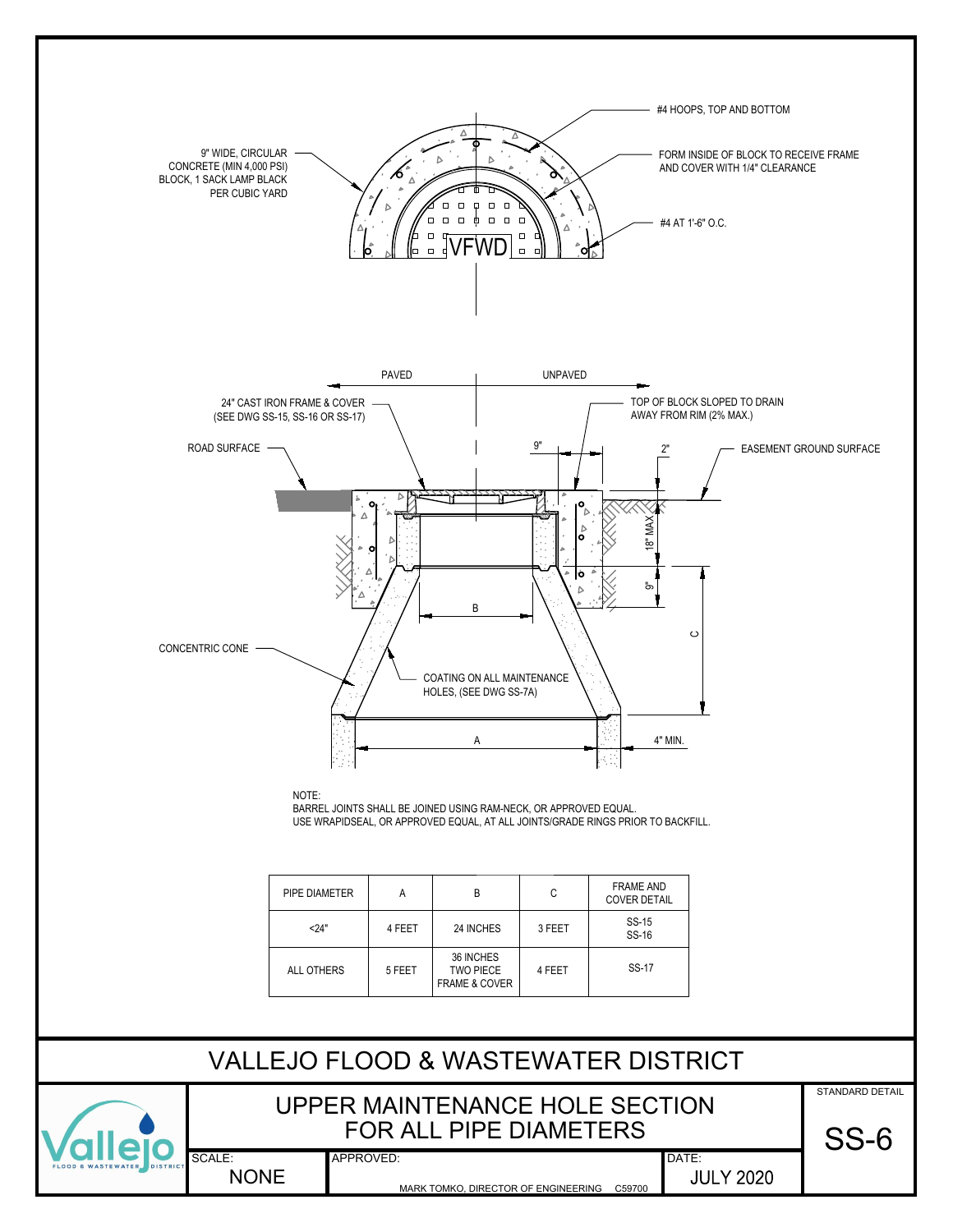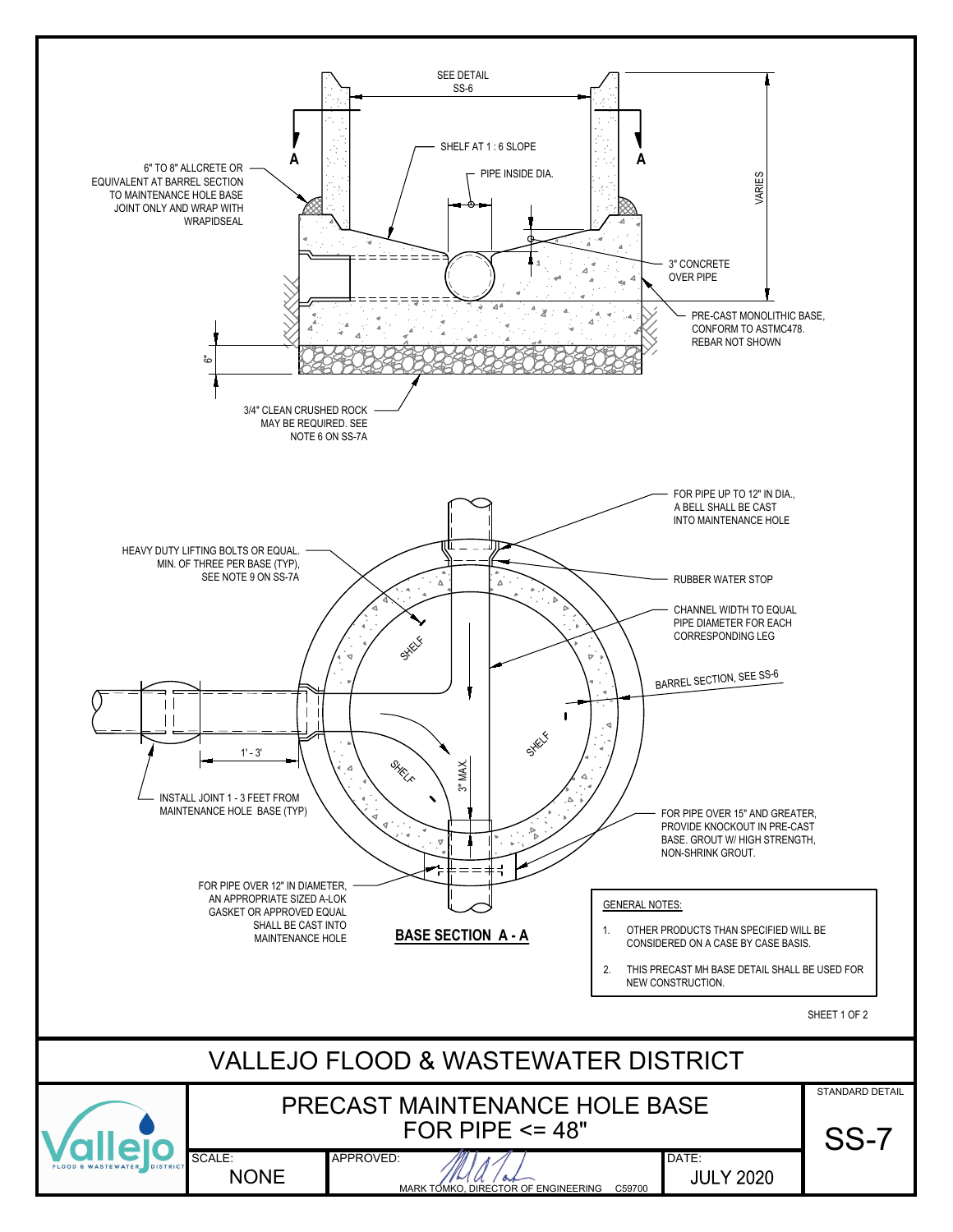## **GENERAL NOTES**

- **GENERAL NOTES**<br>1. MAINTENANCE HOLE BASE SHALL BE PRE-CAST MONOLITHIC USING A<br>2. THE CENTER LINE OF THE MAINTENANCE HOLE FRAME SHALL<br>2. THE CENTER LINE OF THE MAINTENANCE HOLE FRAME SHALL CLASS "A" PORTLAND CEMENT CONCRETE. **CENERAL NOTES**<br>2. MAINTENANCE HOLE BASE SHALL BE PRE-CAST MONOLITHIC USING A<br>2. THE CENTER LINE OF THE MAINTENANCE HOLE FRAME SHALL<br>2. COINCIDE WITH THE CENTER LINE OF THE SEWER MAIN.<br>3. ALL CONCRETE JOINTS SHALL BE CLEAN
- COINCIDE WITH THE CENTER LINE OF THE SEWER MAIN.
- **GENERAL NOTES**<br>3. MAINTENANCE HOLE BASE SHALL BE PRE-CAST MONOLITHIC USING A<br>3. THE CENTER LINE OF THE MAINTENANCE HOLE FRAME SHALL<br>3. ALL CONCRETE JOINTS SHALL BE CLEANED, AND THEN JOINED<br>3. ALL CONCRETE JOINTS SHALL BE TOGETHER USING "RAM-NEK" AND "RAM-NEK\_PRIMER, OR APPROVED EQUAL. INSTALL IN ACCORDANCE WITH THE MANUFACTURER'S SPECIFICATIONS. AFTER JOINT IS MADE, TRIM JOINT SMOOTH ON INSIDE OF MAINTENANCE HOLE. 2. THE CENTER LINE OF THE MAINTENANCE HOLE FRAME SHALL<br>
COINCIDE WITH THE CENTER LINE OF THE SEWER MAIN.<br>
3. ALL CONCRETE JOINTS SHALL BE CLEANED, AND THEN JOINED<br>
TOGETHER USING "RAM-NEK" AND "RAM-NEK\_PRIMER, OR APPROVED<br> 3. ALL CONCRETE JOINTS SHALL BE CLEANED, AND THEN JOINED<br>TOGETHER USING "RAM-NEK" AND "RAM-NEK\_PRIMER, OR APPROVED<br>EQUAL. INSTALL IN ACCORDANCE WITH THE MANUFACTURER'S<br>SPECIFICATIONS. AFTER JOINT IS MADE, TRIM JOINT SMOOTH
- AND TOPS SHALL CONFORM TO ASTM C478 OR APPROVED EQUAL.
- THOROUGHLY CLEANED INSIDE, AND THEN GIVEN ONE COAT OF "XYPEX" OR "1000 CONSEAL" WATERPROOF MATERIAL, OR APPROVED EQUAL.
- INSIDE OF MAINTENANCE HOLE.<br>
4. ALL PRECAST REINFORCED CONCRETE MAINTENANCE HOLE RISERS<br>
AND TOPS SHALL CONFORM TO ASTM C478 OR APPROVED EQUAL.<br>
5. WHEN MAINTENANCE HOLES ARE COMPLETE, THEY SHALL BE<br>
THOROUGHLY CLEANED INS ENCOUNTERED AFTER EXCAVATING FOR THE MAINTENANCE HOLE, A LAYER OF <sup>3</sup> <sup>4</sup>" CRUSHED ROCK MAY BE REQUIRED. THICKNESS SHALL BE DETERMINED BY THE ENGINEER. 5. WHEN MAINTENANCE HOLES ARE COMPLETE, THEY SHALL BE<br>THOROUGHLY CLEANED INSIDE, AND THEN GIVEN ONE COAT OF<br>"XYPEX" OR "1000 CONSEAL" WATERPROOF MATERIAL, OR APPROVED<br>EQUAL.<br>6. IF POOR, OR UNSTABLE SUBGRADE, OR WET TRENCH EQUAL.<br>
8. IF POOR, OR UNSTABLE SUBGRADE, OR WET TRENCH IS<br>
ENCOUNTERED AFTER EXCAVATING FOR THE MAINTENANCE HOLE, A<br>
LAYER OF <sup>5/</sup>4" CRUSHED ROCK MAY BE REQUIRED. THICKNESS SHALL<br>
BE DETERMINED BY THE ENGINEER.<br>
7. MAINTE ENCOUNTERED AFTER EXCAVATING FOR THE MAINTENANCE HOLE, A<br>
LAYER OF <sup>3</sup>/4" CRUSHED ROCK MAY BE REQUIRED. THICKNESS SHALL<br>
BE DETERMINED BY THE ENGINEER.<br>
7. MAINTENANCE HOLE ACCESS AND SECTION JOINTS SHALL BE SEALED<br>
WITH "
- WITH "WRAPID SEAL" SHEET ROLL ENCAPSULATION. 10. MAINTENANCE HOLE ACCESS AND SECTION JOINTS SHALL BE SEALED<br>
WITH "WRAPID SEAL" SHEET ROLL ENCAPSULATION.<br>
10. STANDARD MAINTENANCE HOLE BARREL SECTIONS PER ASTM C478<br>
15.1 (1).<br>
10. SEAL PICK HOLES INSIDE MAINTENANCE H
- 15.1 (1).
- JOINTS USING NON-SHRINK GROUT.
- INCLUDING GUTTERS.

VALLEJO FLOOD & WASTEWATER DISTRICT STANDARD DETAIL SCALE: **APPROVED: AND A A** DATE: NONE MARK TÓMKO, DIRECTÓR OF ENGINEERING C59700 JULY 2020 NOTES FOR SS-7 SS-7A

SHEET 2 OF 2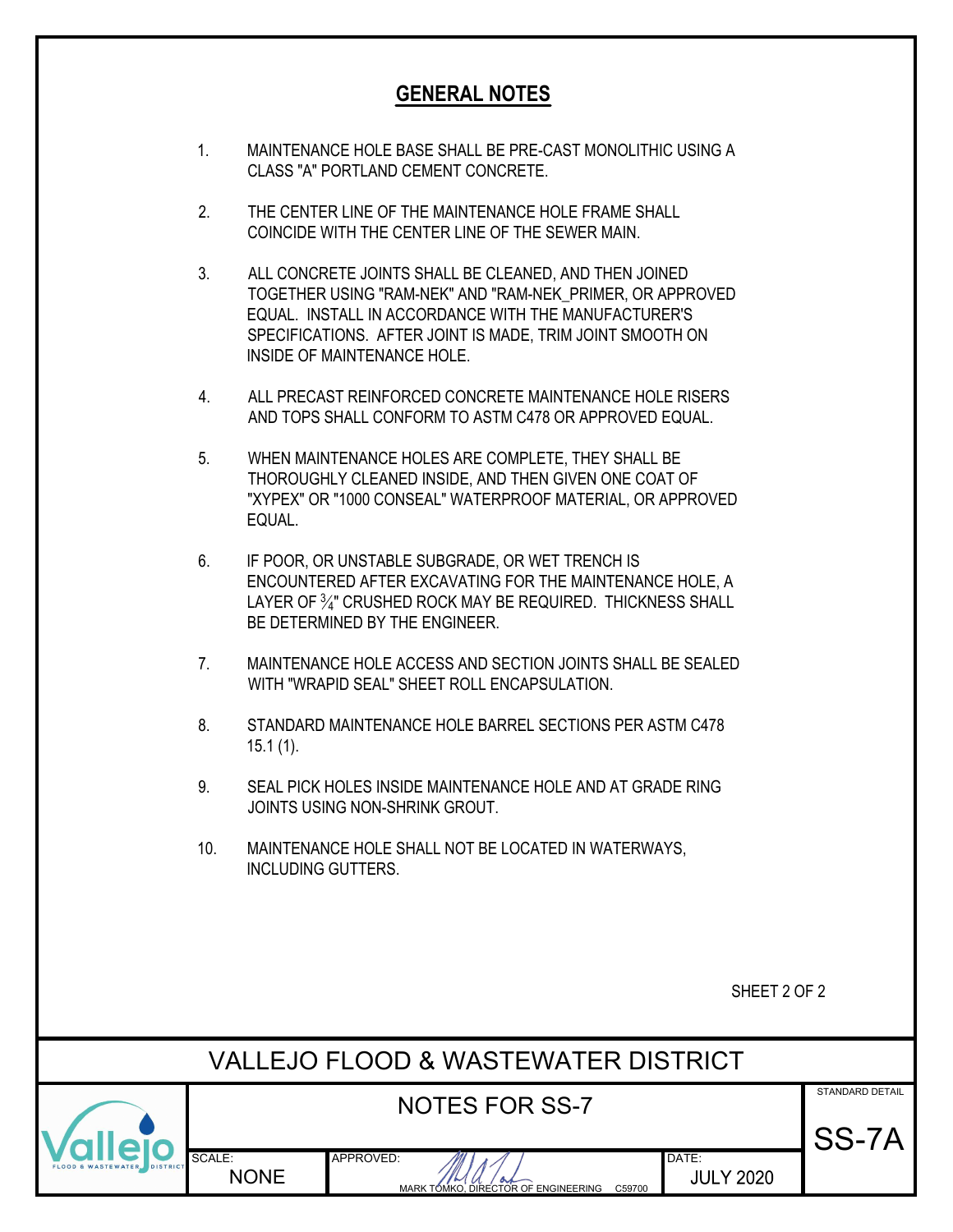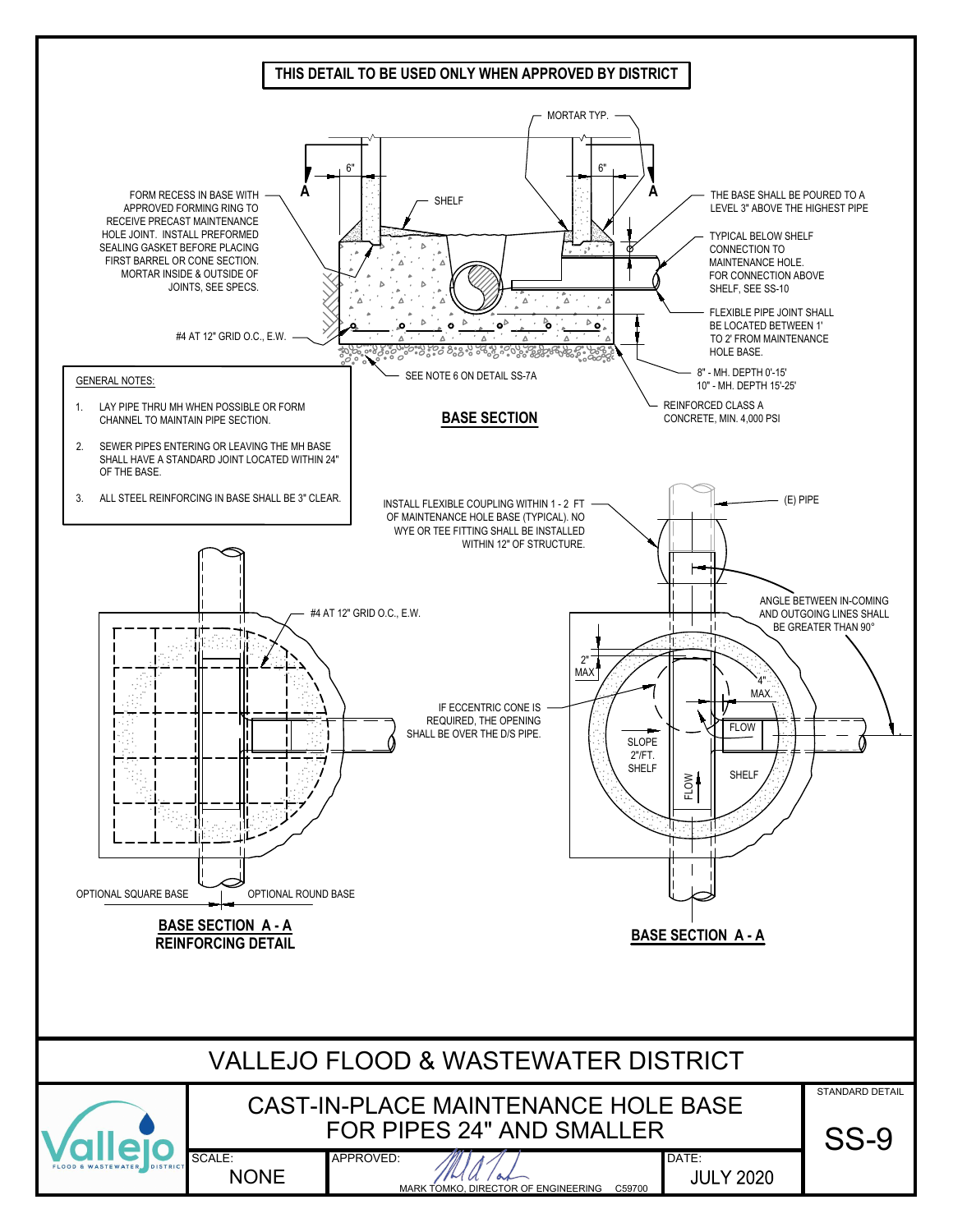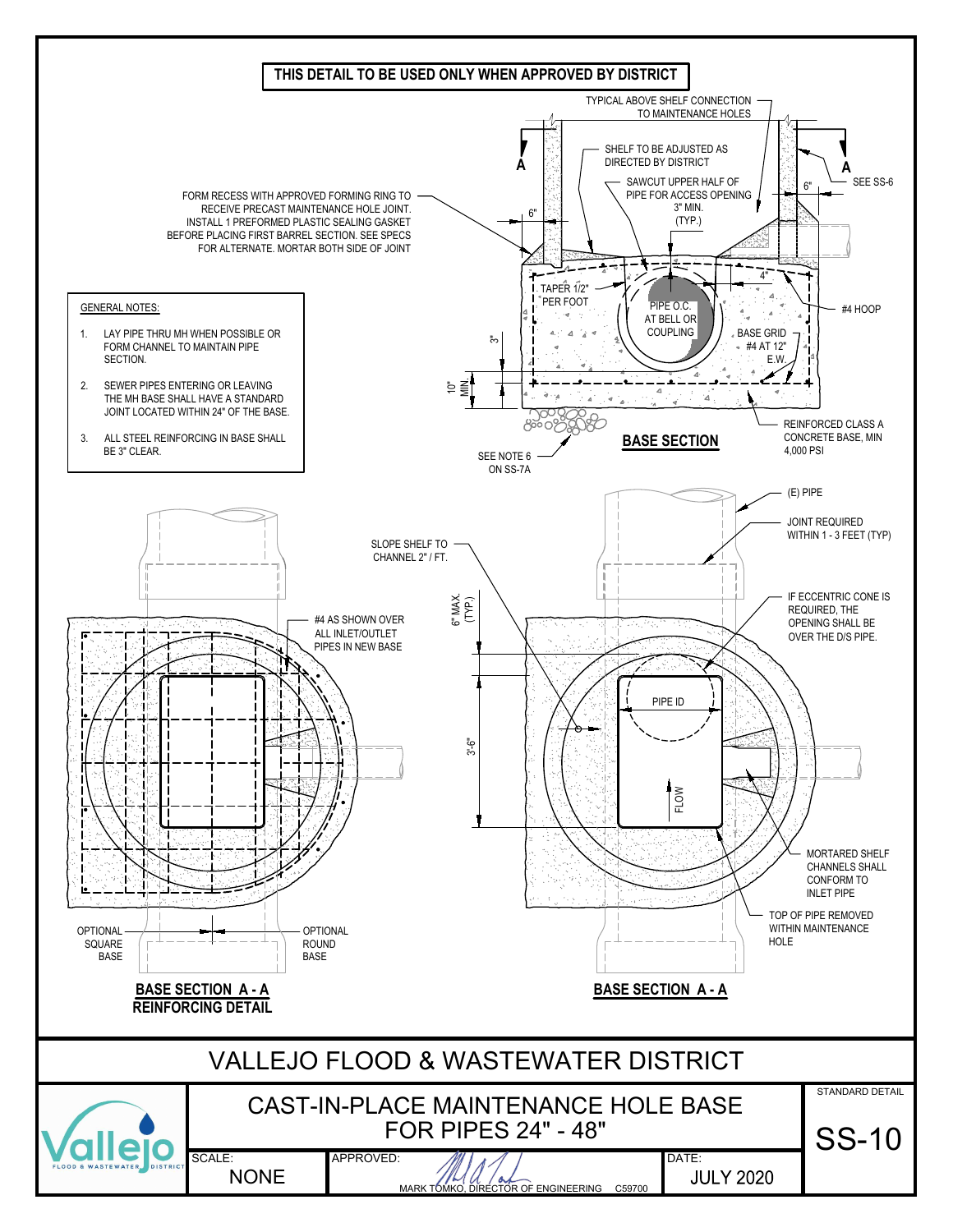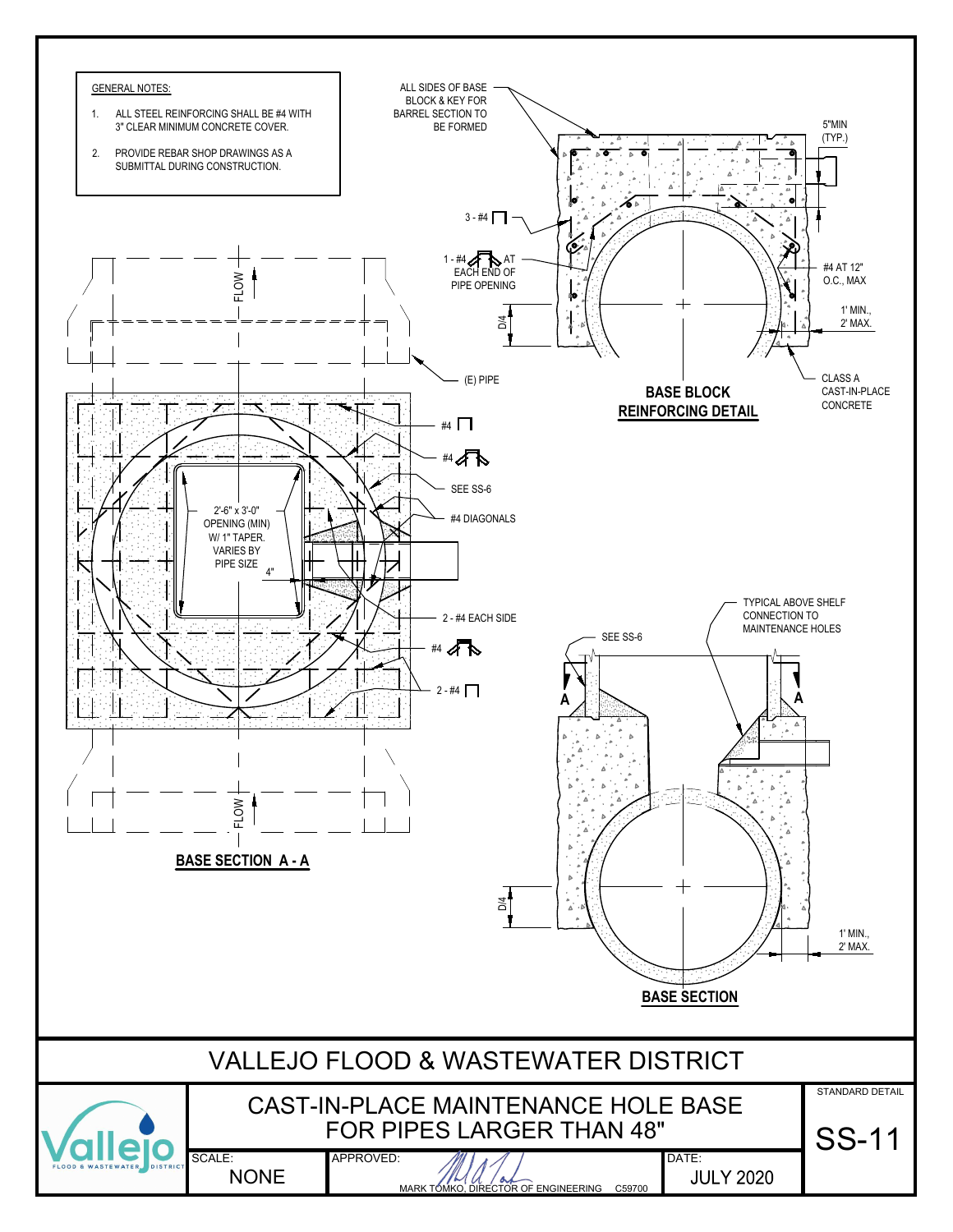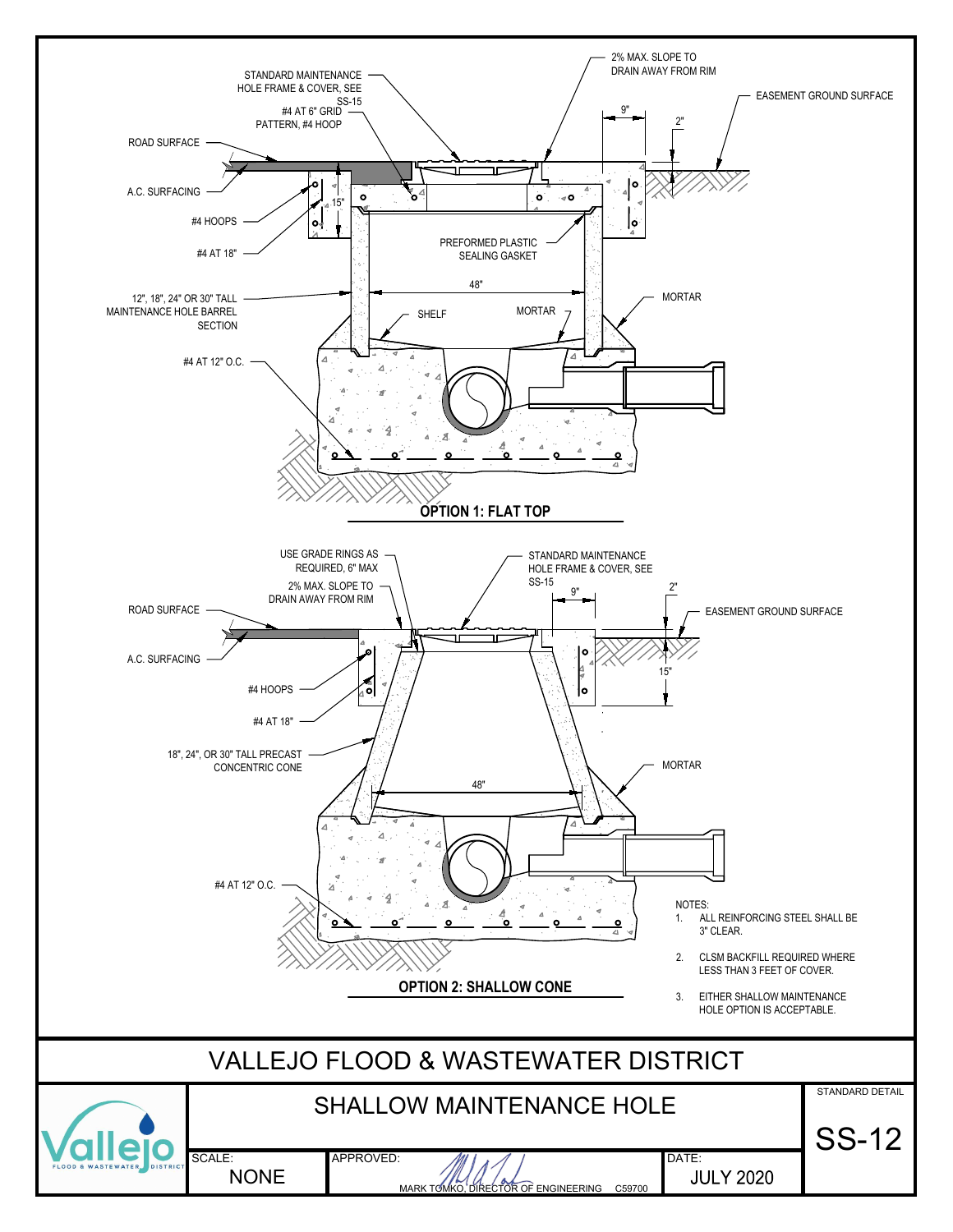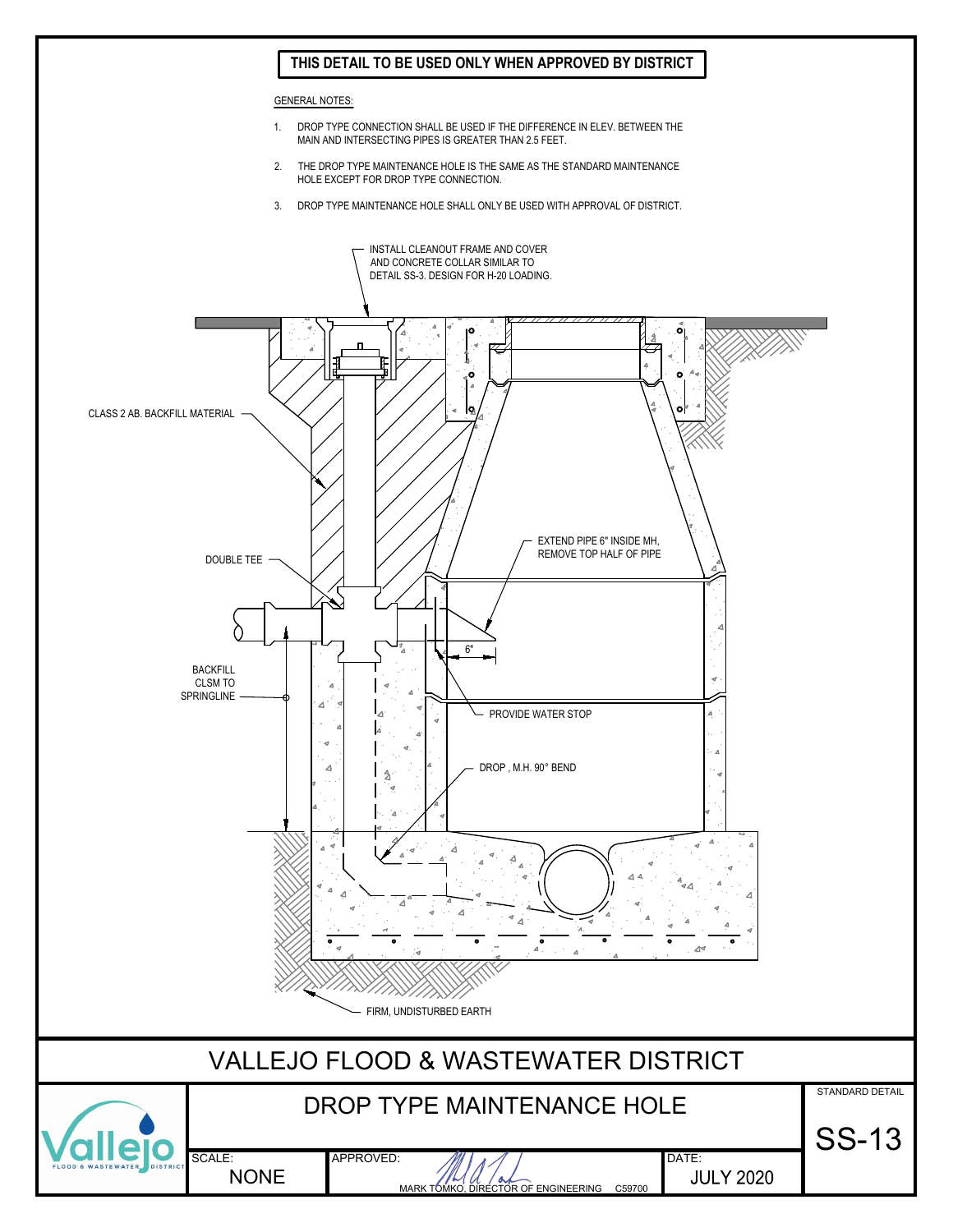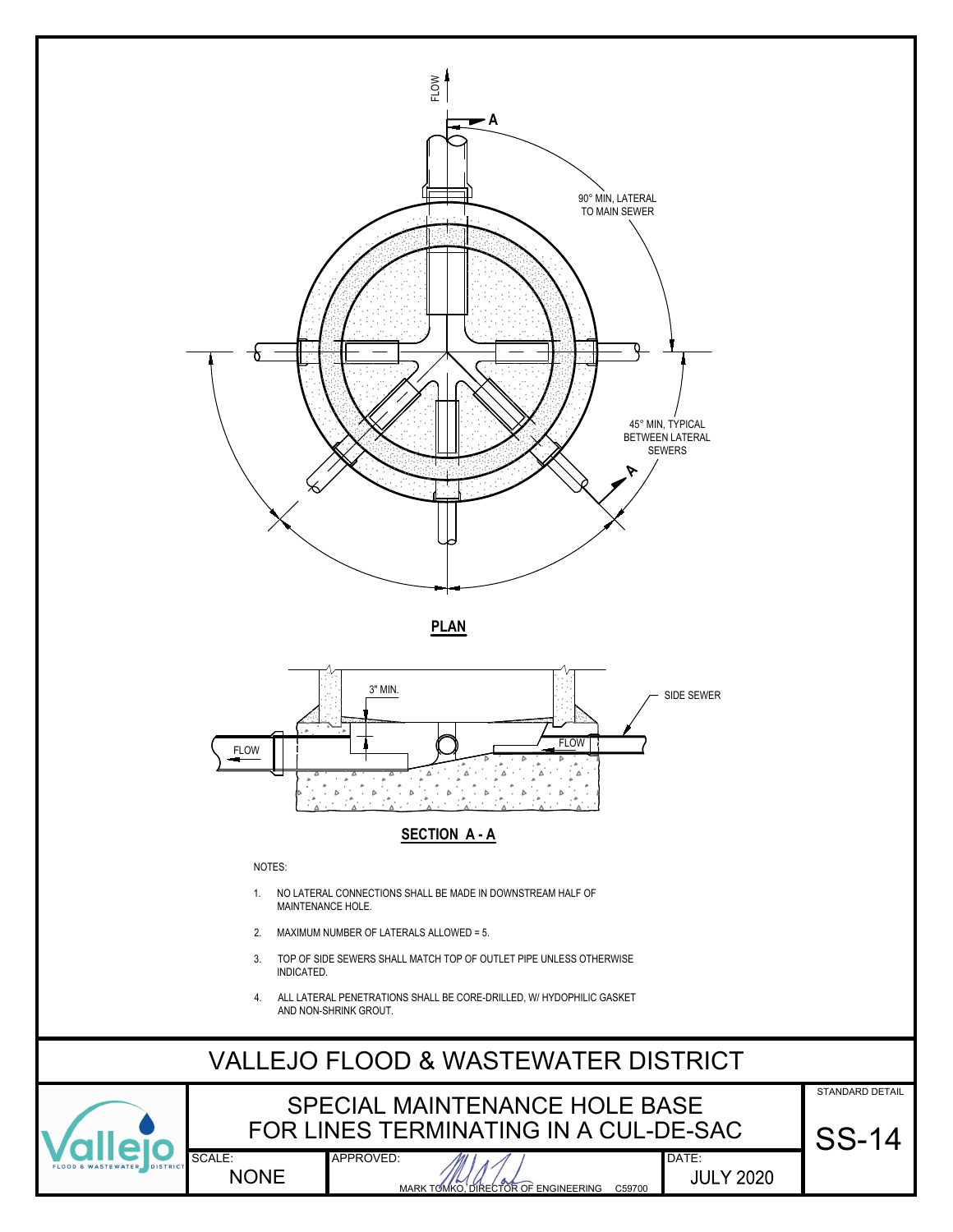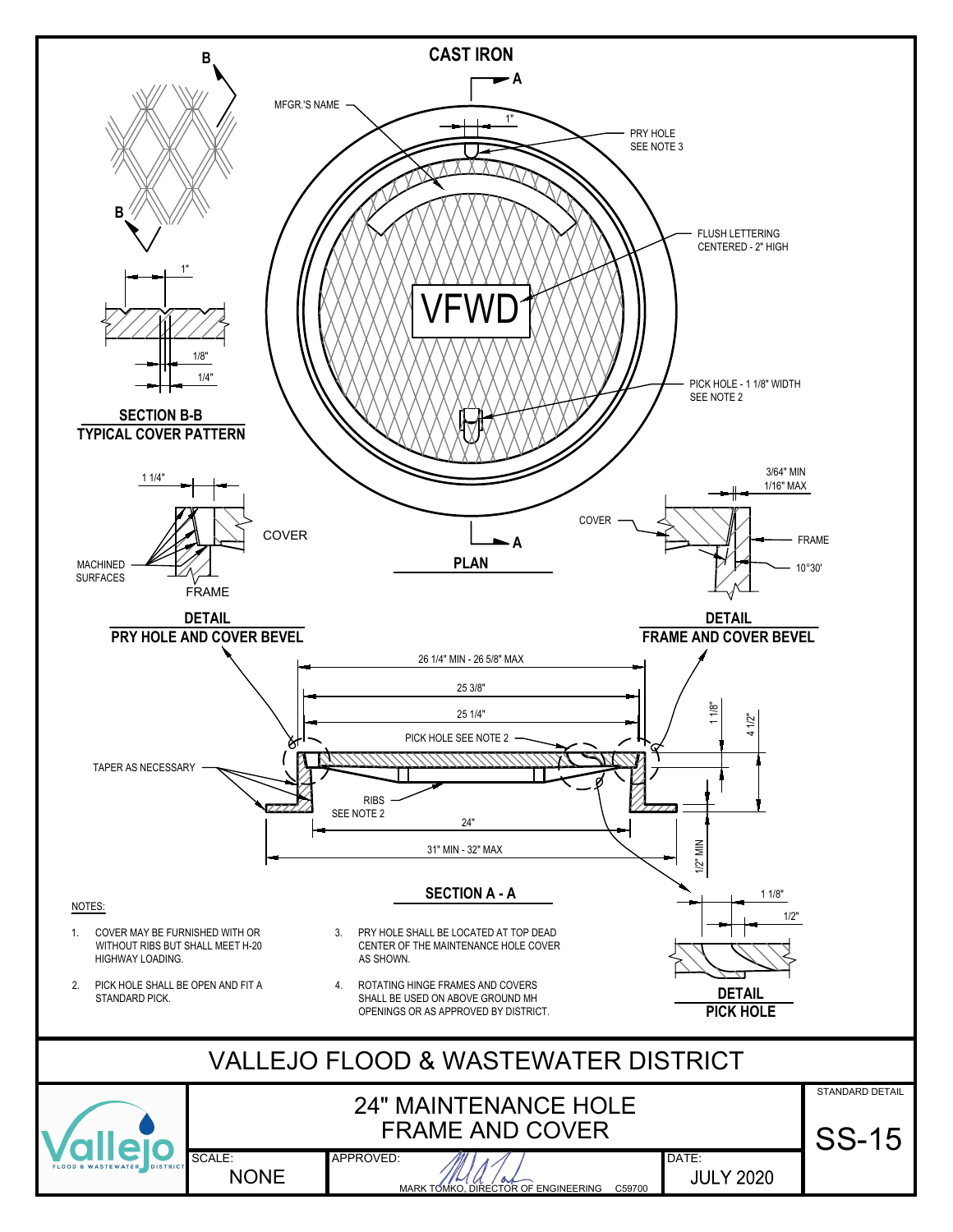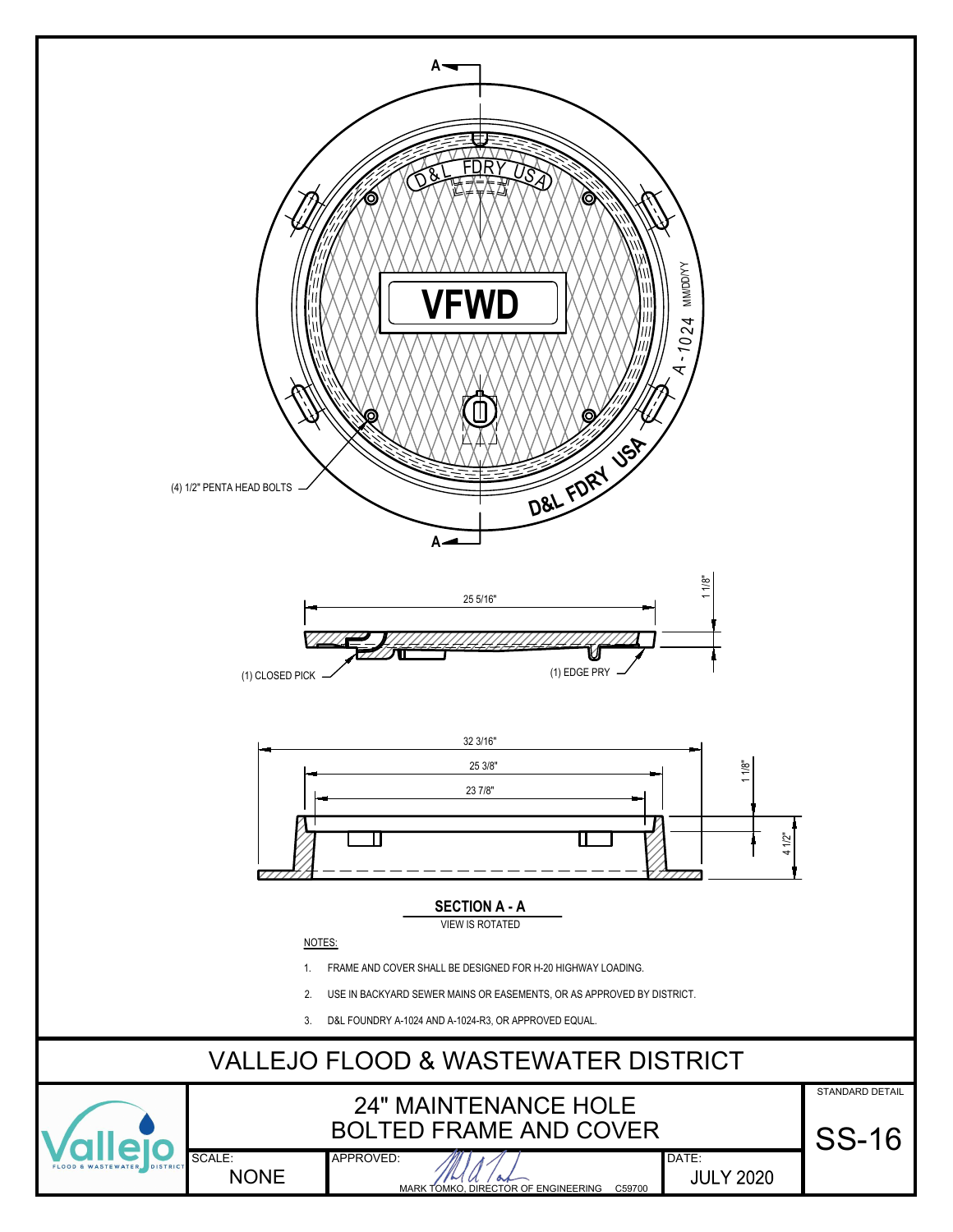## GENERAL NOTES:

- GENERAL NOTES:<br>1. FRAME AND COVER SHALL BE DESIGNED FOR H-20<br>HIGHWAY LOADING. COVER MAY BE FURNISHED WITH OR<br>WITHOUT RIBS. FRAME AND COVER SHALL BE DESIGNED FOR H-20<br>HIGHWAY LOADING. COVER MAY BE FURNISHED WITH OR \_\_\_\_\_\_\_\_\_\_\_\_\_\_\_\_\_\_\_\_\_\_\_\_\_\_\_\_\_\_\_\_\_ WITHOUT RIBS. 3. CAST<br>2. FRAME AND COVER SHALL BE DESIGNED FOR H-20<br>2. FRAME AND COVER SHALL BE MACHINED WITH OR<br>2. FRAME AND COVER SHALL BE MACHINED ON BEARING<br>2. FRAME AND COVER SHALL BE MACHINED ON BEARING<br>5. ALL I<br>5URFACES TO ASSURE
- SURFACES TO ASSURE CLOSE, QUIET FIT.
- 3. CASTING SHALL BE DIPPED IN BLACK BITUMINOUS PAINT.<br>4. FRAME AND COVERS AS MANUFACTURED BY SOUTH BAY
- 3. CASTING SHALL BE DIPPED IN BLACK BITUMINOUS PAINT.<br>4. FRAME AND COVERS AS MANUFACTURED BY SOUTH BAY<br>FOUNDRY, PHOENIX IRON WORKS, OR APPROVED EQUAL.<br>5. ALL MATERIAL USED IN MANUFACTURING SHALL CONFORM FOUNDRY, PHOENIX IRON WORKS, OR APPROVED EQUAL.
- TO ASTM 48-30.

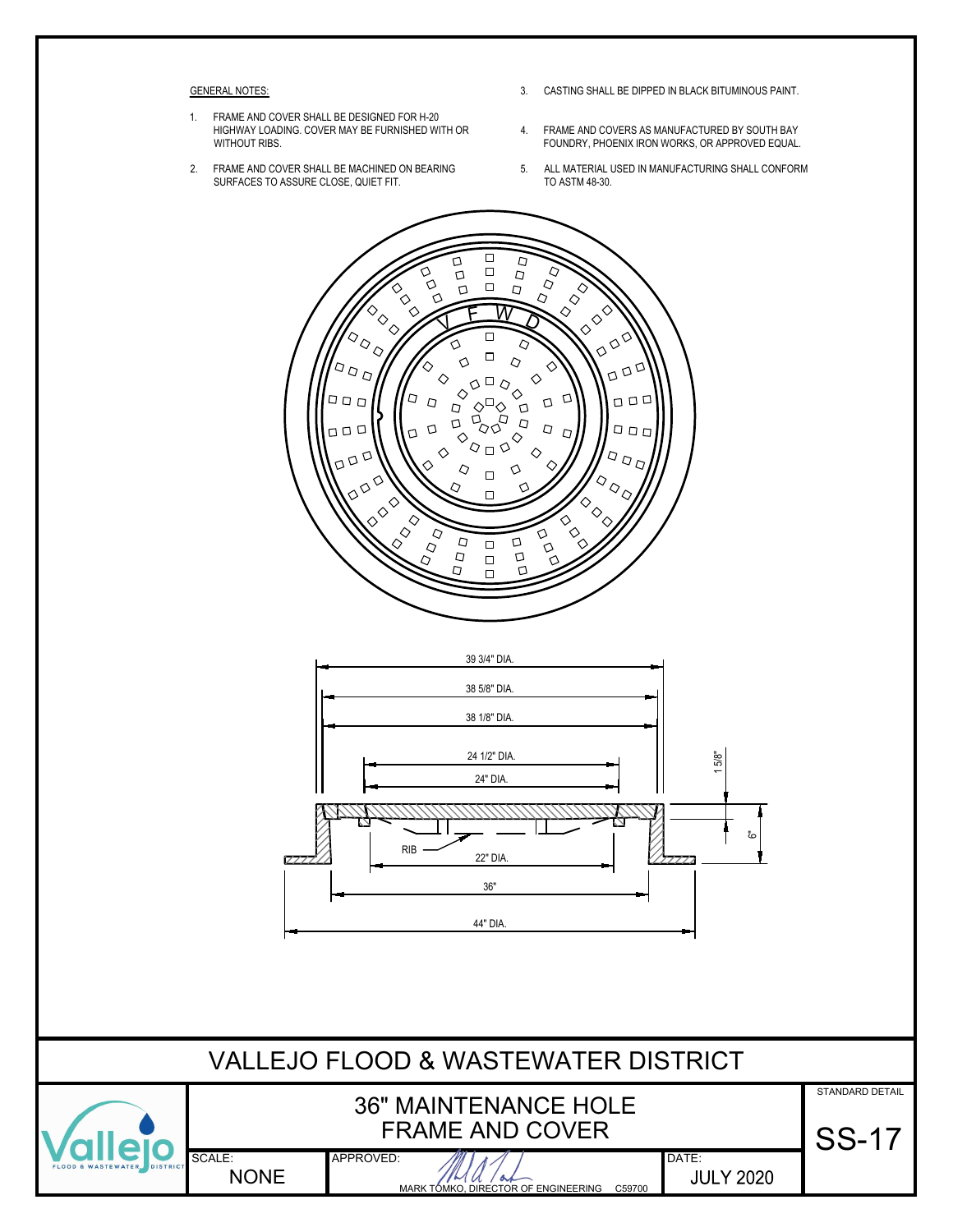